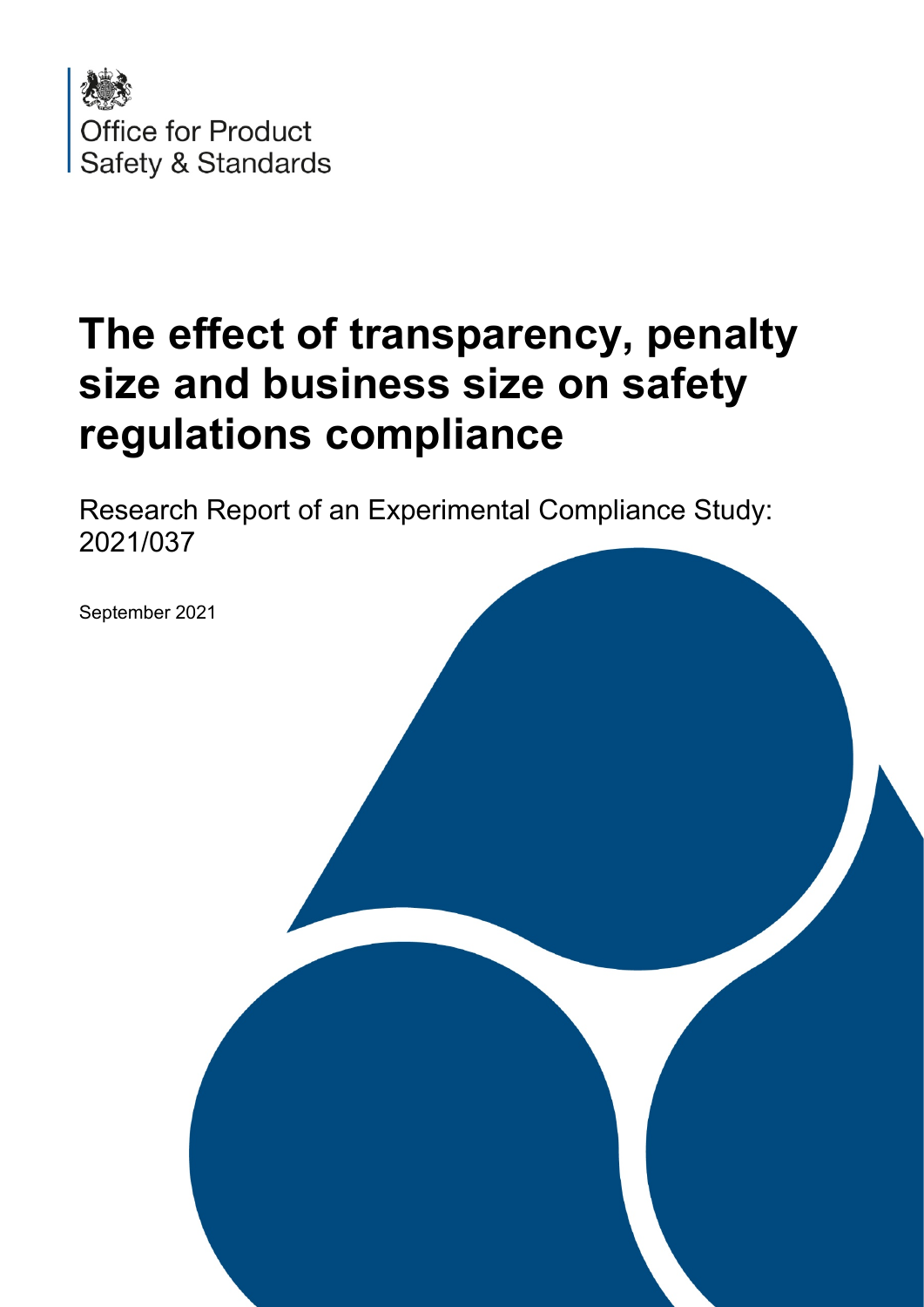# **Backfiring effects of unequal penalty rates**

A report for the Office for Product Safety and Standards (OPSS) by Christoph Kogler and Marcel Zeelenberg from Tilburg University, Jerome Olsen from Max Planck Institute, Bonn University, and Magda Osman from Judge Business School, University of Cambridge.

The views expressed in this report are those of the authors, not necessarily those of the Office for Product Safety and Standards or the Department for Business, Energy & Industrial Strategy (nor do they reflect Government policy).

### **Effects of financial incentives and penalties**

 unintended backfiring effects. Classical economic theories assume that financial incentives sanctions are assumed to be main determinants of rule following. However, instances of counter-intuitive effects of such deterring factors have been identified in different relevant whether unequal penalties rates for non-compliance of businesses attenuate the effect of In our experimental study we investigated circumstances under which penalties can have and penalties have clear positive effects on behaviour. Rewards and incentives are expected to reinforce desired behaviour and penalties for wrongdoing should result in amendment. In the context of compliance with authorities' regulations, control and research fields. In this research project funded by the Office for Product Safety and Standards, we investigated potential backfiring effects of penalties, more specifically penalties when this penalty scheme is known.

# **Aim of the conducted studies**

 audited, the compliance costs due, and the business income varied systematically over the with either higher or lower income, and we tested the effect of different penalty schemes In our experimental study, we let participants take on the role of a business owner that manufactures toys. They had to fill in a form and spend a certain amount of their virtually earned income as compliance costs to adhere to safety rules. The probability of being multiple rounds of the experiment. Importantly, participants were assigned to businesses and whether information on penalties other businesses faced was accessible or not. Compliance decisions in the experiment as well as potential controls resulting in penalties directly affected the final payoff. After making several decisions that impacted whether or not they were compliant, participants completed a short questionnaire, including attention checks, measures of risk propensity and norm following, as well as demographic information. Here are the three main research questions that were tested:

- Does an unequal penalty rate for businesses with higher income in contrast to businesses with lower income result in an attenuated effect on relative compliance when this information on different penalties is accessible than when it is not accessible?
- • Does probability of being controlled, relative compliance costs and fluctuations in income influence relative compliance?
- • Do differences in business income (low vs. high business income) influence compliance with safety regulations in general?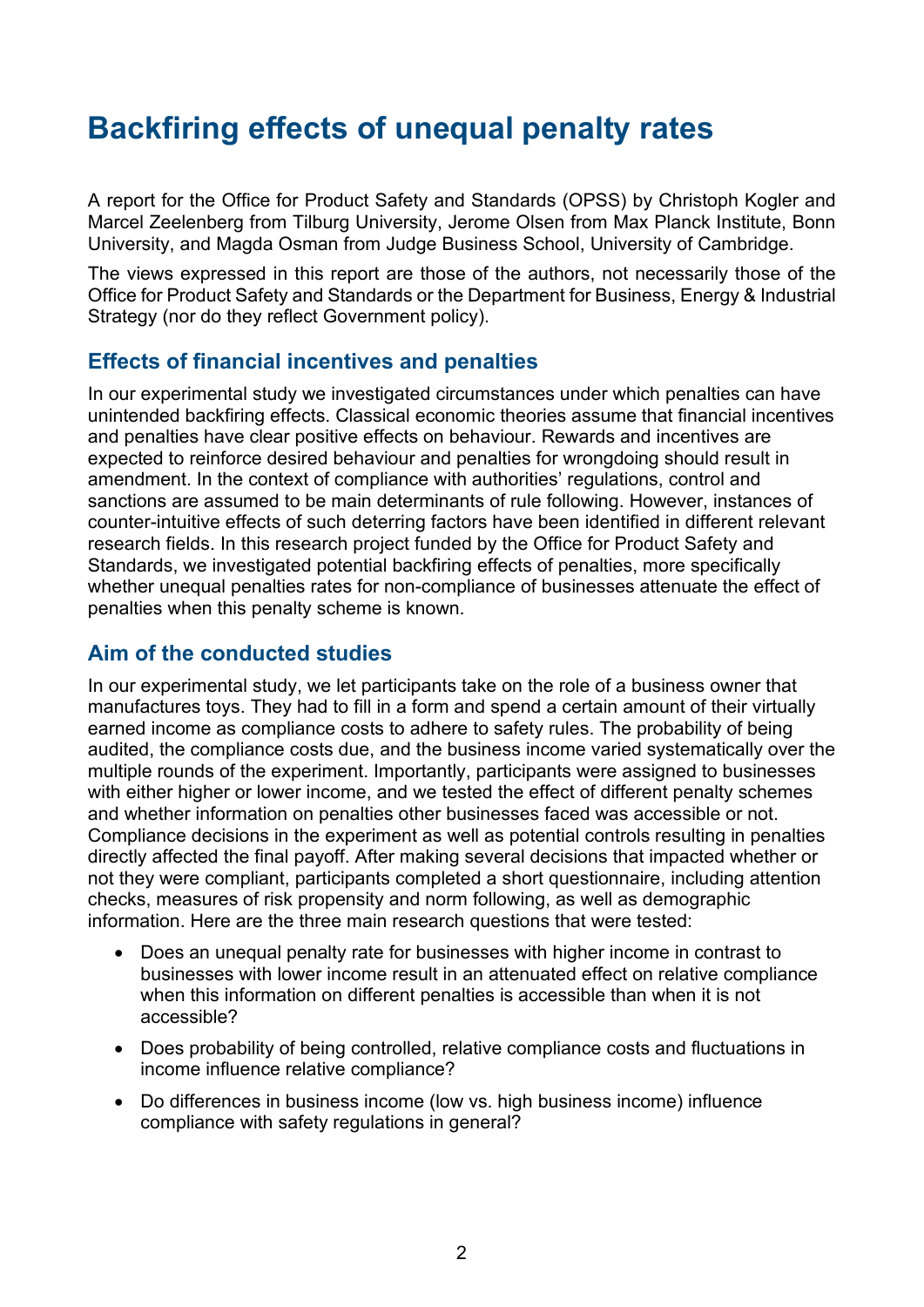# **Sample**

 (standard deviation = 0.89). 666 participants (243 men, 418 women, 5 other) living in the UK were recruited via the research platform Prolific Academic for remuneration. Their mean age was 34.89 years (median = 31; standard deviation = 12.86 years) and the mean payoff was £ 6.18

# **Results**

Here are the most important insights from the study:

- • When information on the penalty scheme is not accessible (businesses are only observe higher compliance of low-income businesses compared to high income informed about their own penalty rate), and penalty rates are equal, then we businesses. If the penalty rates are unequal (higher for high-income businesses), we observe a deterrence effect, i.e., higher relative compliance of high-income businesses.
- the penalty rates that apply to other businesses as well as their own) and penalty accessible, high-income businesses facing higher relative penalties are not more • When the penalty scheme is fully accessible (businesses are also informed about rates are equal, higher relative compliance of low-income businesses is observed. Importantly, when an unequal penalty scheme is in place and this information is compliant than low-income businesses facing lower penalty rates. In this case average rates of compliance of high-income businesses are lower compared to the exact same situation where no information on other businesses' penalty rates is available. Figure 1 presents the observed influence of unequal penalty rates when the penalty scheme was accessible and when it was not accessible.



Figure 1: The effect of unequal penalty rates on relative compliance

The y-axis indicates relative compliance, the x- axis the experimental condition, as indicated by accessibility of penalty scheme (accessible vs. not accessible), penalty scheme (equal vs. unequal) and business income (low vs. high).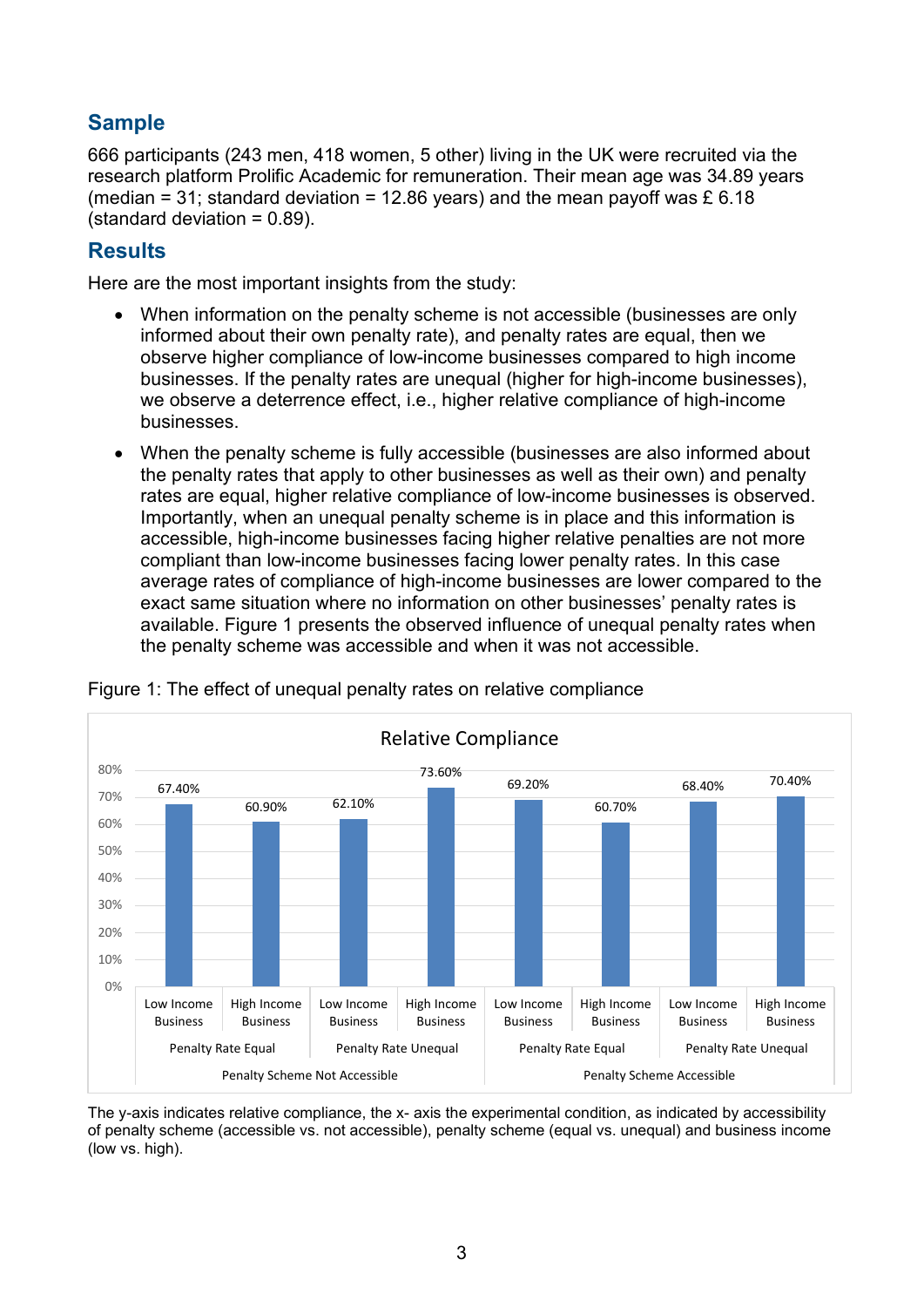- • We observe an effect of probability of control and compliance costs, as well as a small effect of income fluctuation. Accordingly, a higher probability of control resulted in higher relative compliance. More compliance costs lead to lower relative compliance. Independent of the differentiation of higher versus lower overall business income, comparing rounds with the higher income to rounds with lower income, we observe less relative compliance when income is higher.
- compliance between businesses of different size. Big businesses exhibited a • Considering only the experimental conditions in which big and small size companies faced the same penalty rates (i.e., the symmetric conditions), we find a difference in significantly lower relative compliance compared to small businesses.

# **Conclusion**

 We find that the deterring effect of a higher penalty rate for high income businesses in contrast to low-income businesses works when the penalties are scaled to the size of the business and knowledge of this is not made available to all businesses. However, when information about such an unequal penalty scheme is available to all businesses, the effect of the higher relative penalty is attenuated, resulting in lowered relative compliance of big income businesses.

 unequal penalty scheme, average levels of compliance drop. While this was found in a environment), and therefore general less emotionally invested than real business owners. Also, participants react in a similar way to changes in probability of auditing (highly likely vs. unlikely to be audited) and compliance costs, but in conditions where they face an simulated environment under laboratory conditions, it is likely that scaling the size of penalties to the size of the business may impact compliance rates to an even greater degree in reality. The reason for this is that participants in our experiment did not have to expend effort for their income (they received tokens to play with in the simulated

 increase with the size of the business and all business types are aware of this. In Therefore, we would expect even greater decreases in compliance rates where penalties combination with the finding that perceived unfairness of the scaled penalty scheme was associated with lower general compliance this suggests that penalty schemes that might be perceived as potentially unfair procedures can produce unintended negative effects on compliance of regulations administered by authorities.